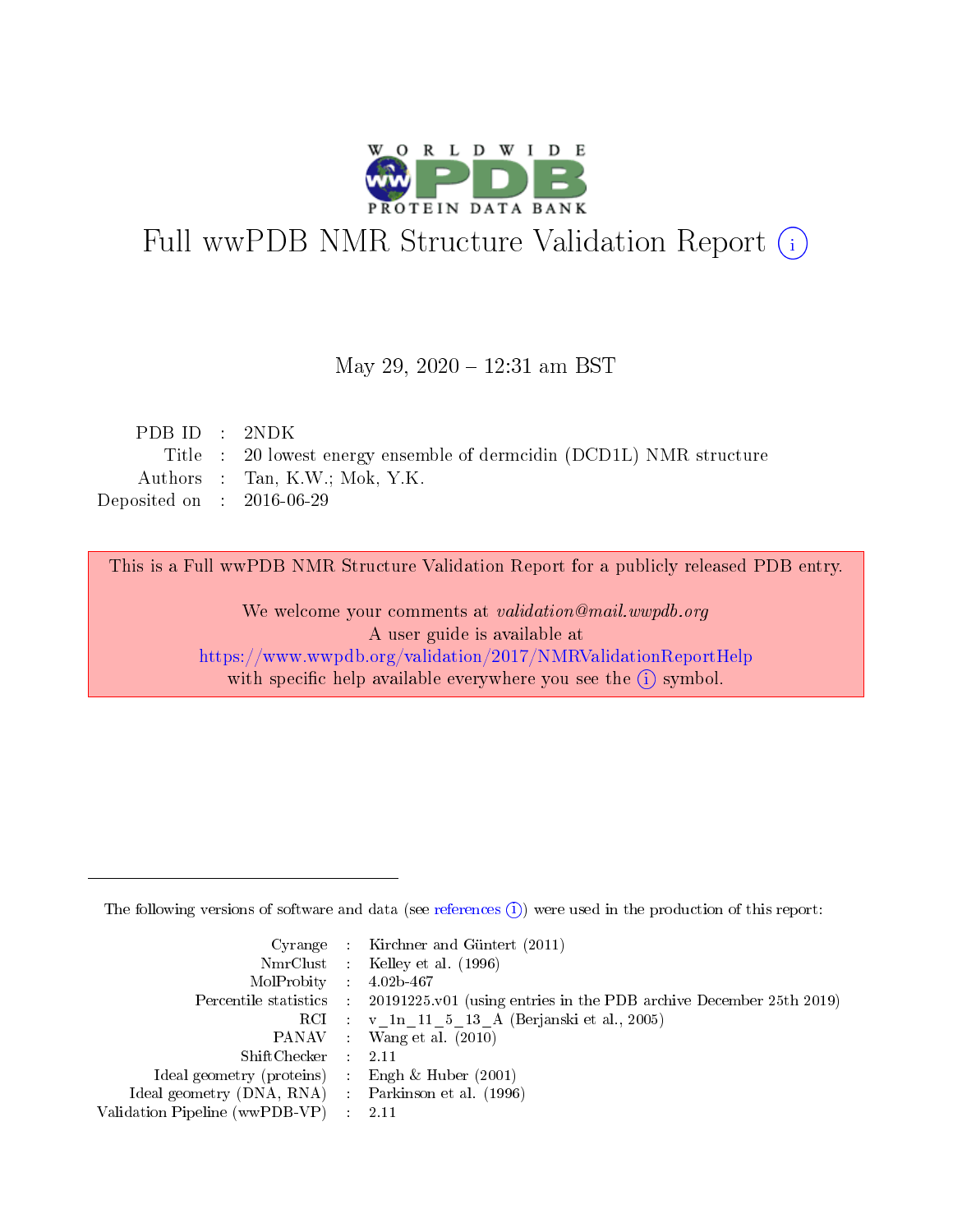# 1 [O](https://www.wwpdb.org/validation/2017/NMRValidationReportHelp#overall_quality)verall quality at a glance  $(i)$

The following experimental techniques were used to determine the structure: SOLUTION NMR

The overall completeness of chemical shifts assignment is 47%.

Percentile scores (ranging between 0-100) for global validation metrics of the entry are shown in the following graphic. The table shows the number of entries on which the scores are based.



| Metric                | (# $\rm{Entries}$ ) | $(\#Entries)$ |
|-----------------------|---------------------|---------------|
| Clashscore            | 158937              | 12864         |
| Ramachandran outliers | 154571              | 11451         |
| Sidechain outliers    | 154315              | 11428         |

The table below summarises the geometric issues observed across the polymeric chains and their fit to the experimental data. The red, orange, yellow and green segments indicate the fraction of residues that contain outliers for  $>=3, 2, 1$  and 0 types of geometric quality criteria. A cyan segment indicates the fraction of residues that are not part of the well-defined cores, and a grey segment represents the fraction of residues that are not modelled. The numeric value for each fraction is indicated below the corresponding segment, with a dot representing fractions  $\epsilon = 5\%$ 

| <b>Mol</b> | ${\bf Chain}$ | Length |     |     | Quality of chain |
|------------|---------------|--------|-----|-----|------------------|
|            |               | 48     | 25% | 10% | 63%              |

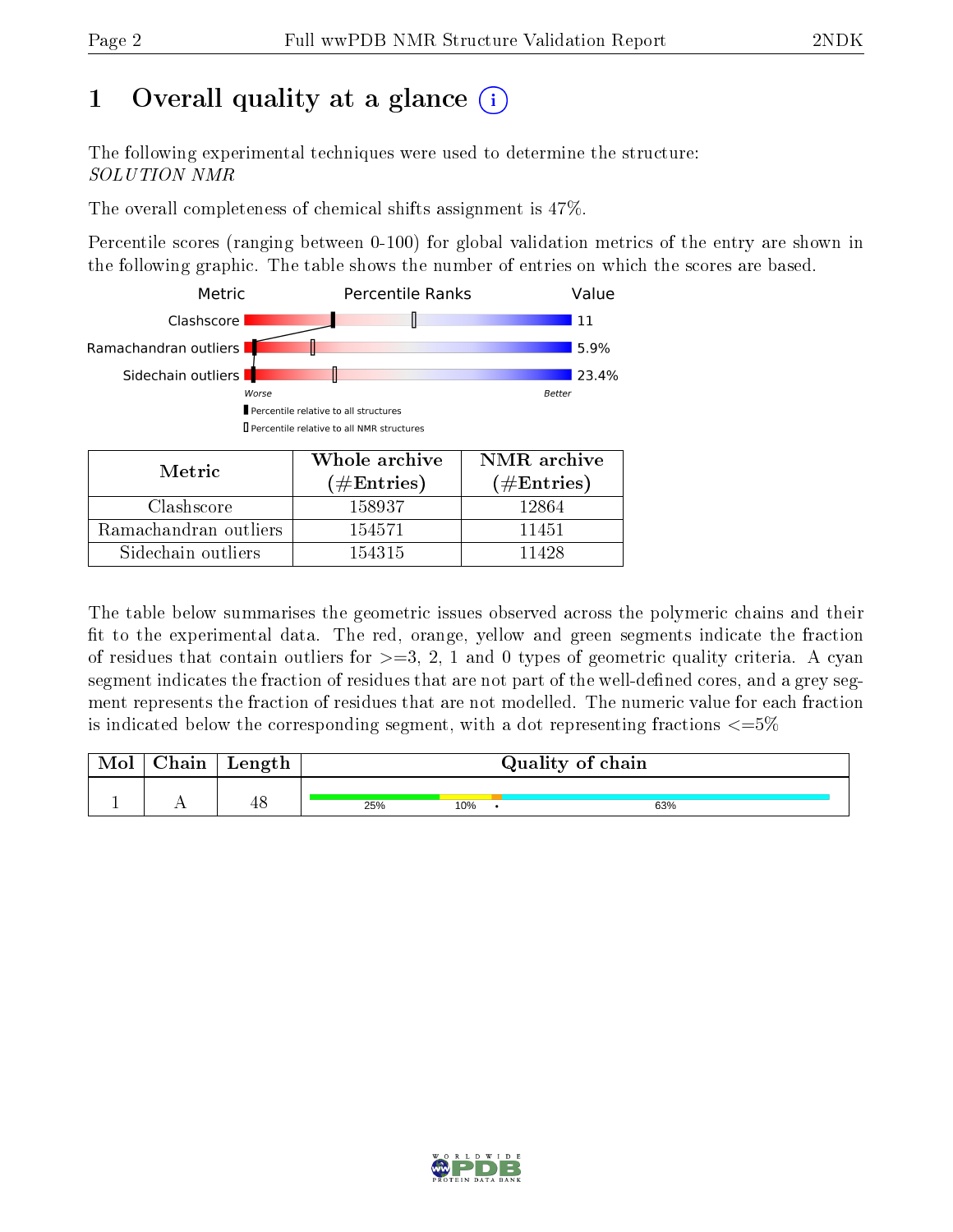# 2 Ensemble composition and analysis  $(i)$

This entry contains 20 models. Model 14 is the overall representative, medoid model (most similar to other models). The authors have identified model 1 as representative, based on the following criterion: lowest energy.

The following residues are included in the computation of the global validation metrics.

| Well-defined (core) protein residues                                            |                 |          |  |  |  |  |  |  |
|---------------------------------------------------------------------------------|-----------------|----------|--|--|--|--|--|--|
| Backbone RMSD (A)   Medoid model  <br>Well-defined core   Residue range (total) |                 |          |  |  |  |  |  |  |
|                                                                                 | A:25-A:33 $(9)$ | $0.05\,$ |  |  |  |  |  |  |
|                                                                                 | $A:40-A:48(9)$  | $0.23\,$ |  |  |  |  |  |  |

Ill-defined regions of proteins are excluded from the global statistics.

Ligands and non-protein polymers are included in the analysis.

The models can be grouped into 4 clusters and 2 single-model clusters were found.

| Cluster number        | Models                      |
|-----------------------|-----------------------------|
|                       | 4, 5, 9, 10, 12, 14, 16, 18 |
|                       | 6, 7, 11, 13, 17            |
|                       | 1, 2, 15                    |
|                       | 8.19                        |
| Single-model clusters | 3:20                        |

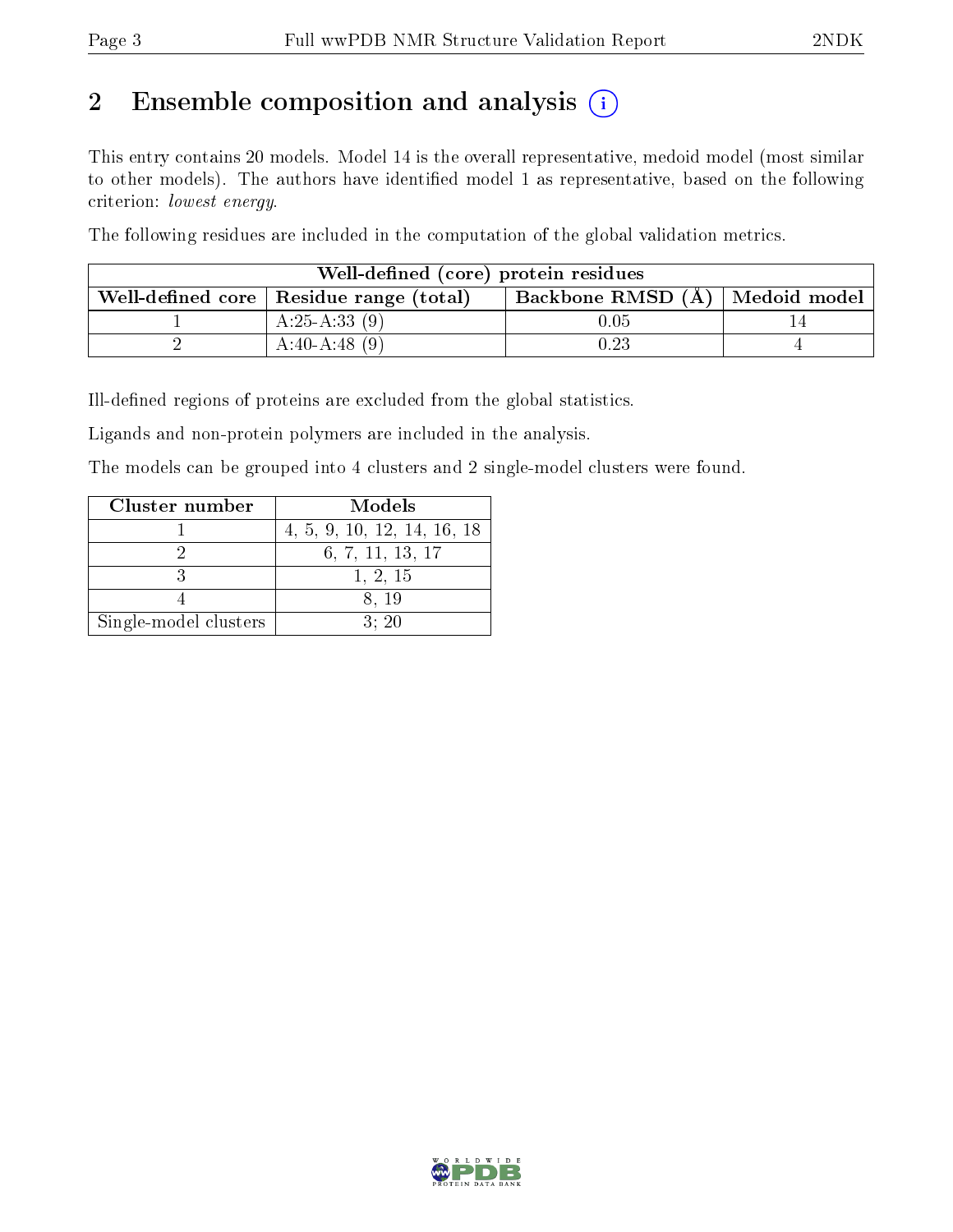# 3 Entry composition (i)

There is only 1 type of molecule in this entry. The entry contains 696 atoms, of which 358 are hydrogens and 0 are deuteriums.

Molecule 1 is a protein called Dermcidin.

| $\operatorname{Mol}$ $\parallel$ | $\mid$ Chain $\mid$ Residues |       | Trace |     |     |  |  |
|----------------------------------|------------------------------|-------|-------|-----|-----|--|--|
|                                  |                              | Total |       |     |     |  |  |
|                                  | 48                           | 696   | 210   | 358 | .57 |  |  |

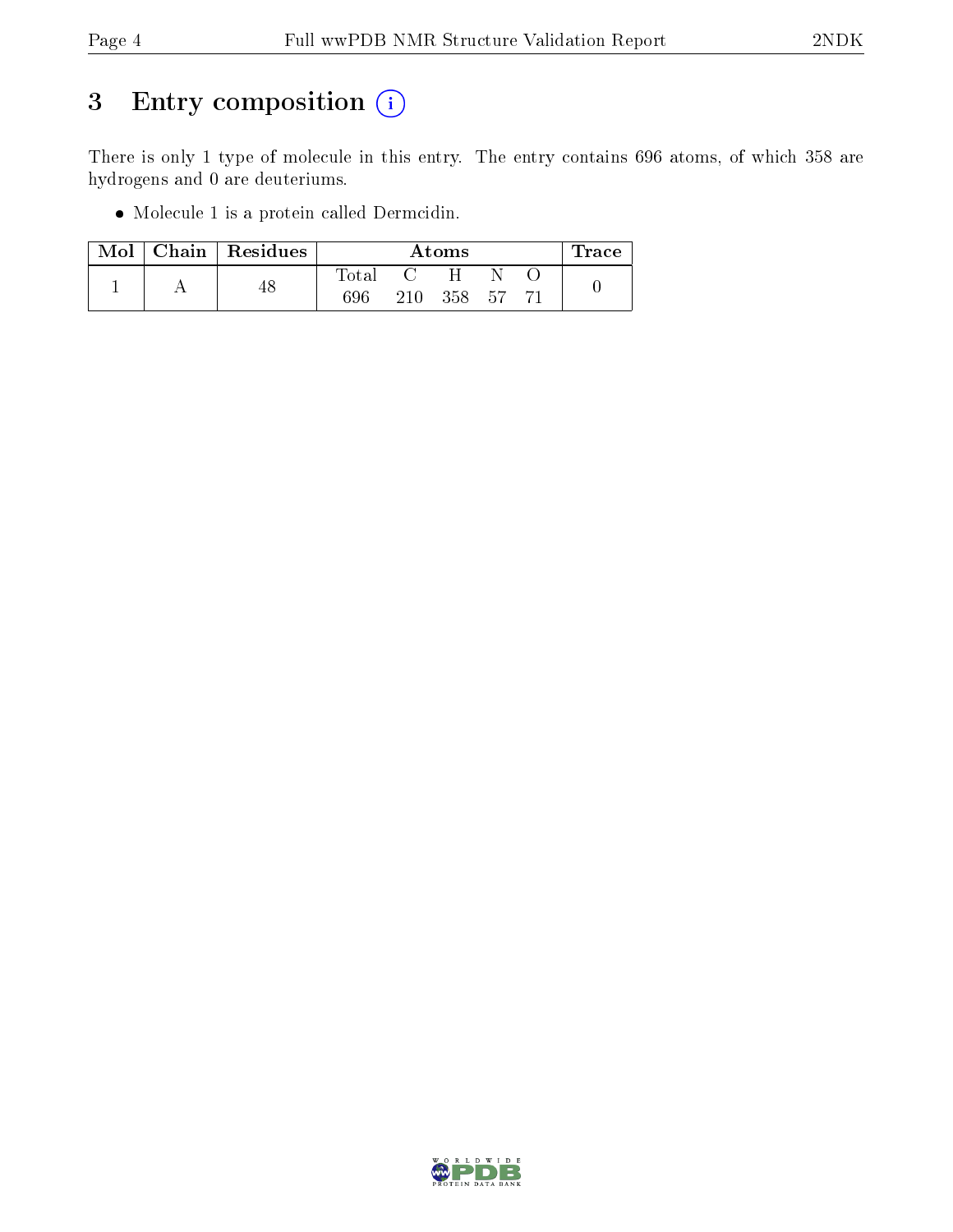# 4 Residue-property plots  $\binom{1}{1}$

# <span id="page-4-0"></span>4.1 Average score per residue in the NMR ensemble

These plots are provided for all protein, RNA and DNA chains in the entry. The first graphic is the same as shown in the summary in section 1 of this report. The second graphic shows the sequence where residues are colour-coded according to the number of geometric quality criteria for which they contain at least one outlier: green  $= 0$ , yellow  $= 1$ , orange  $= 2$  and red  $= 3$  or more. Stretches of 2 or more consecutive residues without any outliers are shown as green connectors. Residues which are classified as ill-defined in the NMR ensemble, are shown in cyan with an underline colour-coded according to the previous scheme. Residues which were present in the experimental sample, but not modelled in the final structure are shown in grey.

• Molecule 1: Dermcidin

| Chain             | 25%                               | 10% |             | 63%                                                                                                                 |  |
|-------------------|-----------------------------------|-----|-------------|---------------------------------------------------------------------------------------------------------------------|--|
| -ಇಂ<br>ة ت<br>. m | <b>AXX 4&gt;00 HOXHOXA</b><br>-65 |     | <b>Page</b> | Ħ<br>∞ ာ<br>m i<br>$\sim$<br>ഥ<br>$\circ$ $\sim$<br>$\infty$<br><u>m</u><br>ണ<br>$\omega >$<br><b>UXU ∢&gt; H A</b> |  |

# 4.2 Scores per residue for each member of the ensemble

Colouring as in section [4.1](#page-4-0) above.

## 4.2.1 Score per residue for model 1

• Molecule 1: Dermcidin

Chain A: 25% 8% 63% S1S2L3L4E5K6G7 L8 D9 G10 A11 K12 K13 A14 V15 G16 G17 L18 G19 K20 L21 G22  $\mathbb{S}^3$  $\frac{24}{2}$ D28  $\frac{5}{2}$  $\frac{2}{3}$  $\frac{33}{2}$ K34 G35 A36 V37 H38  $\frac{3}{2}$ V40 D45  $\frac{48}{1}$ 

- 4.2.2 Score per residue for model 2
- Molecule 1: Dermcidin

| :hain                  | 7% | 19% | 63% |
|------------------------|----|-----|-----|
| <mark>그 땅 중 많</mark> . |    |     |     |

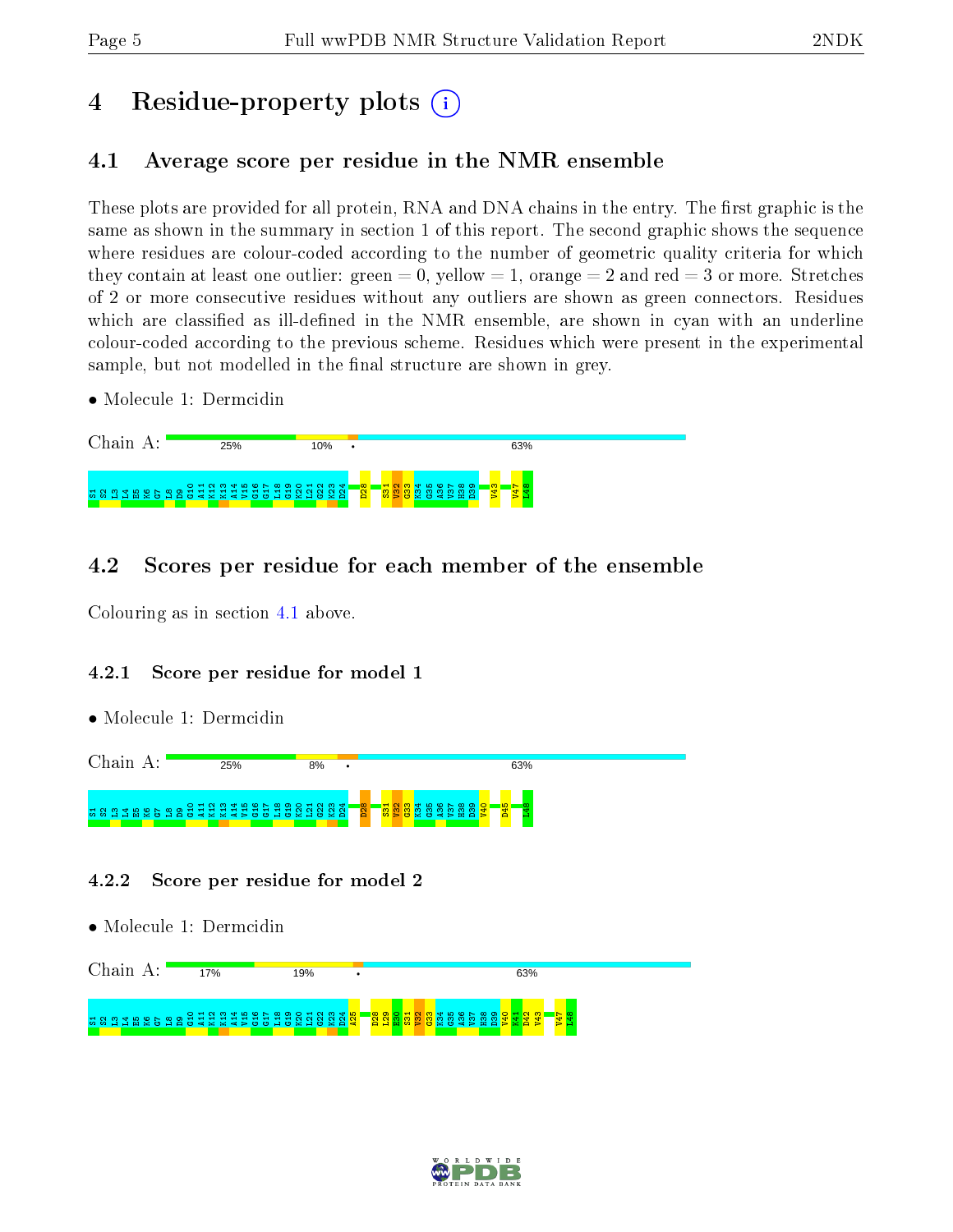#### 4.2.3 Score per residue for model 3

• Molecule 1: Dermcidin

|                | 21% | 13% |            | 63%                |
|----------------|-----|-----|------------|--------------------|
| $\blacksquare$ |     |     | <b>BZD</b> | $\geq$ $\Box$<br>æ |

#### 4.2.4 Score per residue for model 4

• Molecule 1: Dermcidin

| ⊥'hain                                                             | 21% | 13% |               | 63%                                           |
|--------------------------------------------------------------------|-----|-----|---------------|-----------------------------------------------|
| <u>ិង និង ដូចទី ទី មិន មិន ដូចទី ដូចទី មិន មិន ដូចទី ដូចទី ដូច</u> |     |     | $\infty$<br>ö | <b>co</b><br>ന<br>4Z<br>æ<br>5<br>ಾ<br>-<br>н |

## 4.2.5 Score per residue for model 5

• Molecule 1: Dermcidin

| ∷hain | 19%         | 19%                                                      | 63%                                                                          |  |
|-------|-------------|----------------------------------------------------------|------------------------------------------------------------------------------|--|
| 22375 | <b>SSSI</b> | O H U W 4 IN O L W O O H U W W 4 IN O L W<br>1 급 호 업 업 호 | က္<br>$\infty$ $\infty$<br>הו יה<br>ia<br>S<br>$\mathbf -$<br>$\circ$ $\sim$ |  |

## 4.2.6 Score per residue for model 6

• Molecule 1: Dermcidin



## 4.2.7 Score per residue for model 7

• Molecule 1: Dermcidin



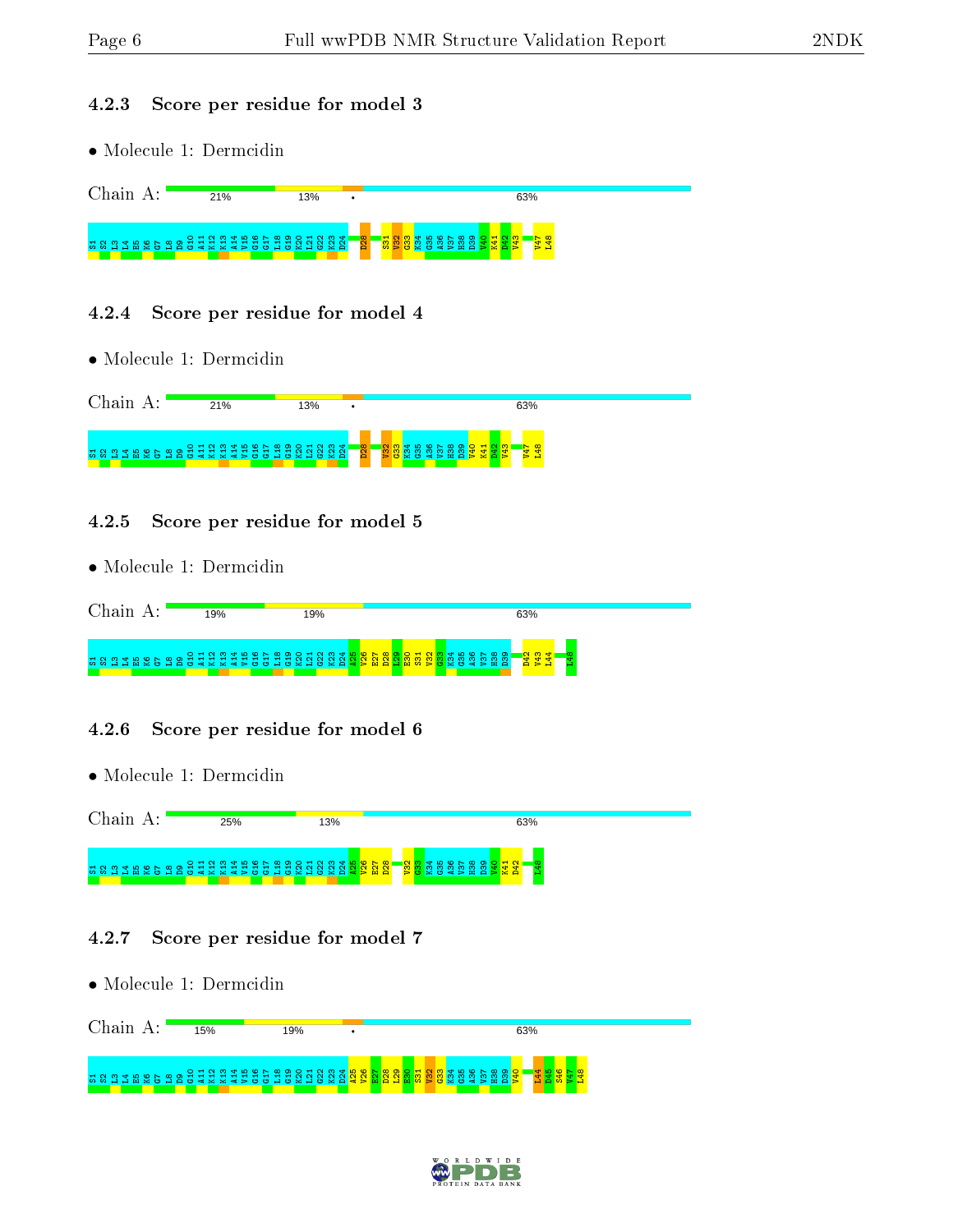#### 4.2.8 Score per residue for model 8

• Molecule 1: Dermcidin

|                                                          | 21% | 15% |              | 63% |  |
|----------------------------------------------------------|-----|-----|--------------|-----|--|
| $\blacksquare$<br>ന<br>$\mathbf{r} \cap \mathbf{r} \cap$ |     |     | <b>Paper</b> |     |  |

#### 4.2.9 Score per residue for model 9

• Molecule 1: Dermcidin

| $\gamma$ <sub>hain</sub> | 21%                                                        | 15% |                  | 63%                        |
|--------------------------|------------------------------------------------------------|-----|------------------|----------------------------|
| $H_{\rm N}$<br>ന         | <u>រ ។ ង ន ទ ទ ១ ១ ១ ដ ជ ជ ជ ដ ម ទ ១ ១ ១ ១ ១ ១ ១ ១ គ ប</u> |     | <mark>8gq</mark> | ÷<br>ж<br>÷<br>ᆊ<br>m<br>- |

### 4.2.10 Score per residue for model 10

• Molecule 1: Dermcidin

| Chain       | 17%          | 17%               |                | 63%                                                                |
|-------------|--------------|-------------------|----------------|--------------------------------------------------------------------|
| <b>2237</b> | 848845881888 | OHNM4 NOL WOOHNM4 | <b>R &amp;</b> | 않 <u>참</u><br>$\frac{4}{25}$<br>$\infty$<br>ం<br>္တ<br>~<br>需<br>- |

## 4.2.11 Score per residue for model 11

• Molecule 1: Dermcidin



## 4.2.12 Score per residue for model 12

• Molecule 1: Dermcidin Chain A: 23% 15%





63%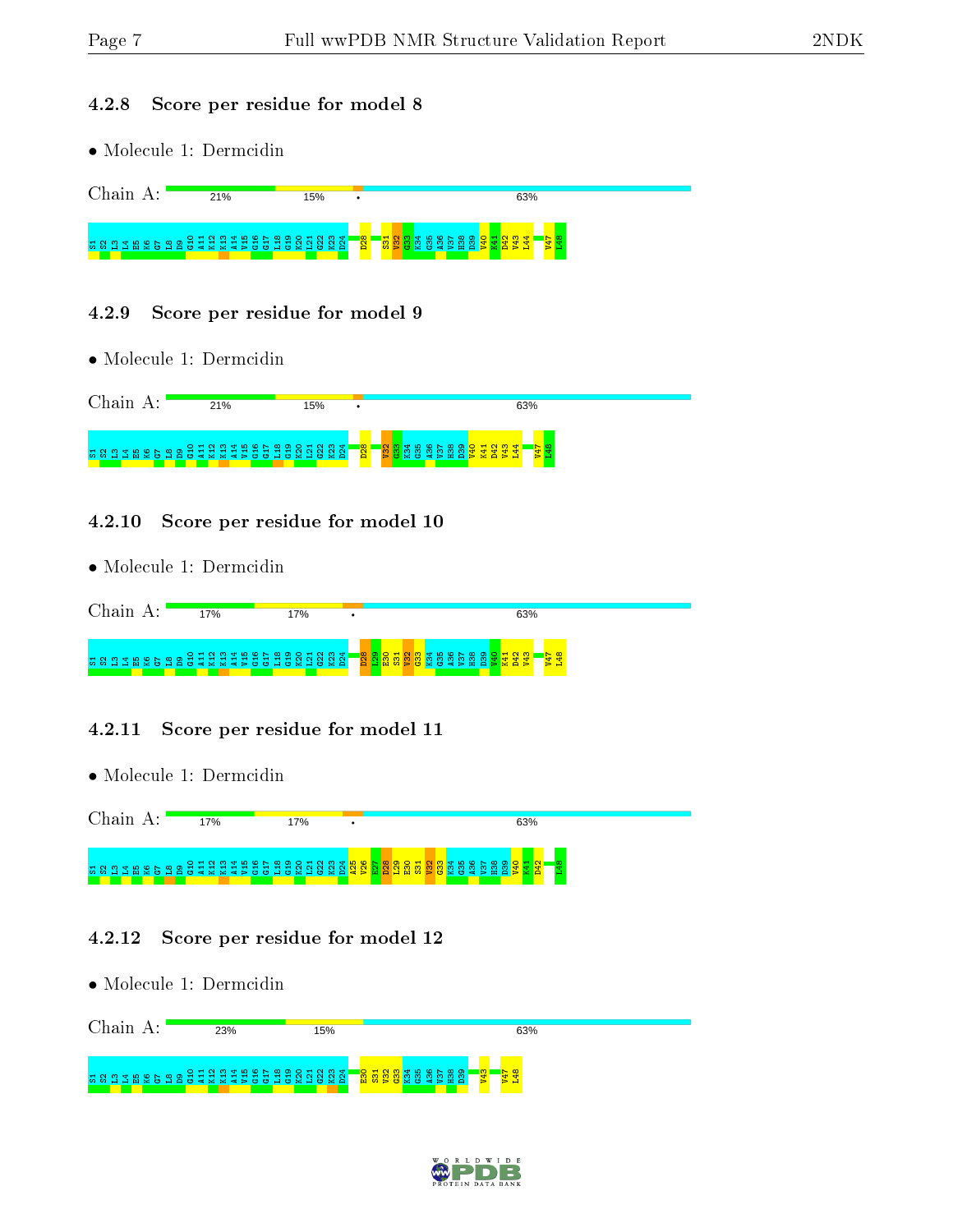#### 4.2.13 Score per residue for model 13

• Molecule 1: Dermcidin

|                                                    | 19%                                    | 15%              | 63%                                                                        |
|----------------------------------------------------|----------------------------------------|------------------|----------------------------------------------------------------------------|
| $\blacksquare$<br>ം പ<br><u> നനപപ</u><br>7657<br>. | മത<br>$\alpha$ MM $\alpha$ $>$ mm<br>. | r all es<br>- 22 | $\infty$<br>$\sim$<br>ര<br>m<br>$\mathbf{H}$<br>ന<br>a mar<br><b>COLOR</b> |

### 4.2.14 Score per residue for model 14 (medoid)

• Molecule 1: Dermcidin



### 4.2.15 Score per residue for model 15

• Molecule 1: Dermcidin

| Chain | 21%                     | 15%            | ٠                     | 63%         |  |
|-------|-------------------------|----------------|-----------------------|-------------|--|
| 7.893 | OHNMTLONDOOHNMT<br>2227 | $\sim$<br>- 52 | <mark>-ஐ ஐ ஐ ;</mark> | က<br>쁬<br>m |  |

## 4.2.16 Score per residue for model 16

• Molecule 1: Dermcidin



## 4.2.17 Score per residue for model 17

• Molecule 1: Dermcidin

| Chain. | 27% | 6%                      | 63%                              |  |
|--------|-----|-------------------------|----------------------------------|--|
|        |     | $\circ$ $\circ$ $\circ$ | $\sim$<br>ം പാര<br>ഥ<br>÷<br>- - |  |

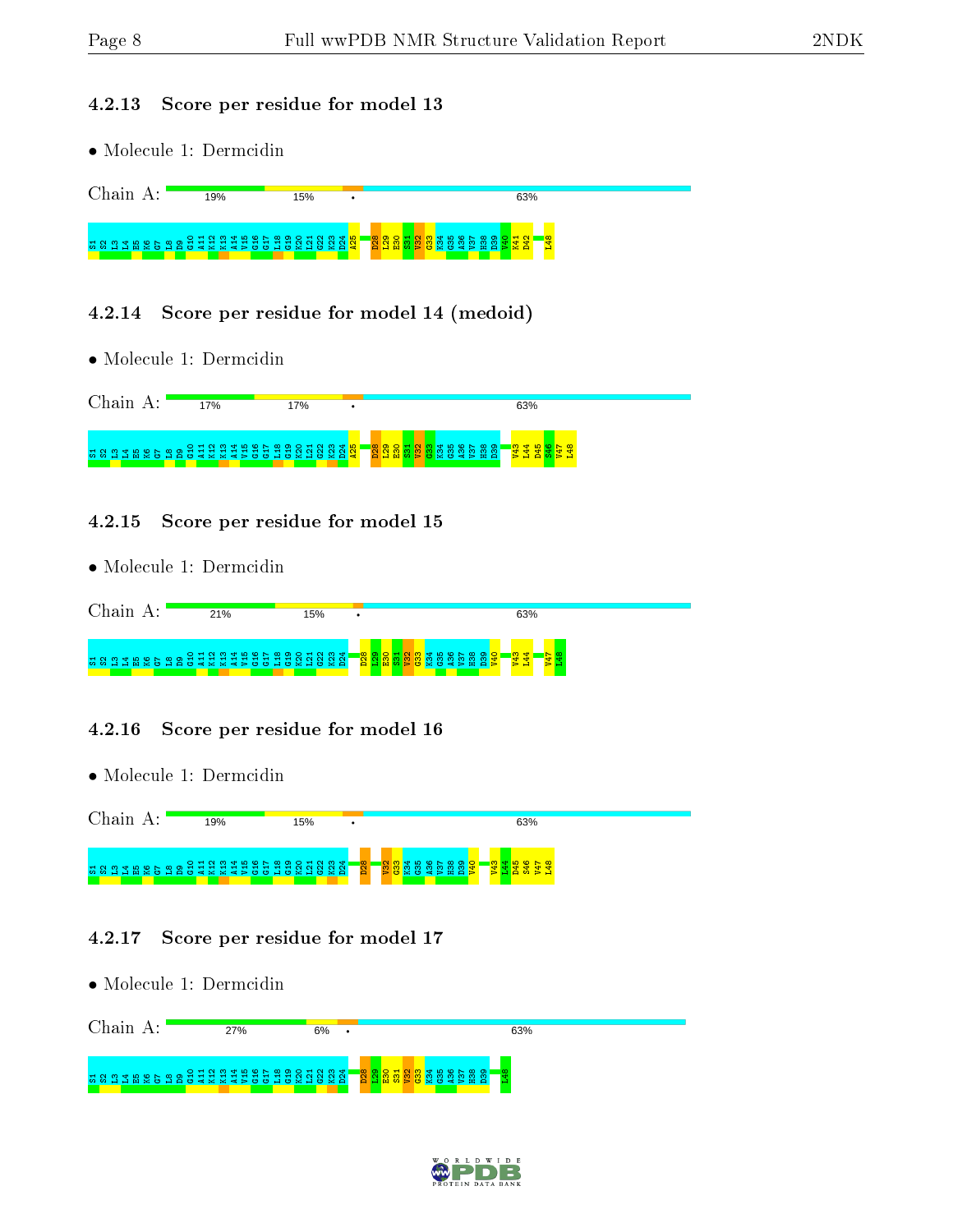#### 4.2.18 Score per residue for model 18

• Molecule 1: Dermcidin

Chain A:  $\blacksquare$  $13%$ 21% 63% S1S2L3L4E5K6G7 L8 D9 G10 A11 K12 K13 A14 V15 G16 G17 L18 G19 K20 L21 G22 K23 D24 A25 <u>នន្ទ</u> <u>ន្ទ្រីទី និង ទី និង ទី និង ទី និង និ</u> V47  $\frac{48}{1}$ 

#### 4.2.19 Score per residue for model 19

• Molecule 1: Dermcidin

|                                               | 21%                                                 | ' 7%           | 63%                                                                           |
|-----------------------------------------------|-----------------------------------------------------|----------------|-------------------------------------------------------------------------------|
| $M \cap \mathcal{O}$<br>- 63 SC<br><b>TEM</b> | $4 \times 4 =$<br>$\overline{c}$<br>õ<br><b>COL</b> | ತರಾಳಿ<br>vok a | $8\overline{8}$ ង<br>∞<br>$\circ$ $\sim$<br>-10<br>ഹ<br>ണ<br>ന<br>m<br>ന<br>m |

#### 4.2.20 Score per residue for model 20

• Molecule 1: Dermcidin

| ha 1n       | 23%             | 10% | $\bullet$  | 63% |
|-------------|-----------------|-----|------------|-----|
| <b>最終일로</b> | OHNMTLONWOOHNMT |     | <b>D28</b> |     |

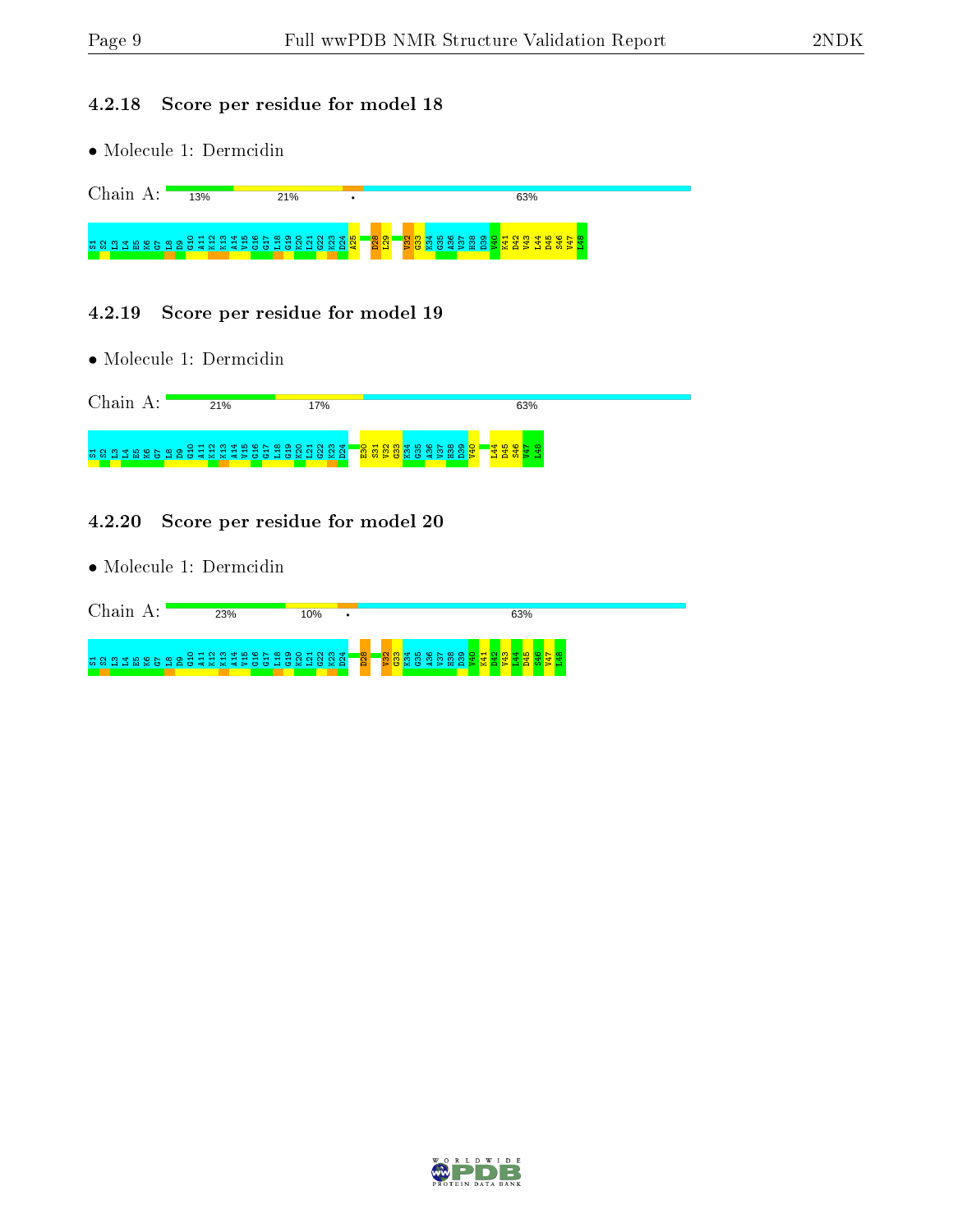# 5 Refinement protocol and experimental data overview  $\binom{1}{k}$

The models were refined using the following method: *distance geometry*.

Of the 100 calculated structures, 20 were deposited, based on the following criterion: structures with the lowest energy.

The following table shows the software used for structure solution, optimisation and refinement.

| Software name   Classification |                    | <b>Version</b> |
|--------------------------------|--------------------|----------------|
| CNS .                          | structure solution |                |
| <b>CNS</b>                     | refinement         |                |

The following table shows chemical shift validation statistics as aggregates over all chemical shift files. Detailed validation can be found in section [7](#page-13-0) of this report.

| Chemical shift file(s)                       | input cs.cif |
|----------------------------------------------|--------------|
| Number of chemical shift lists               |              |
| Total number of shifts                       | 373          |
| Number of shifts mapped to atoms             | 249          |
| Number of unparsed shifts                    | 104          |
| Number of shifts with mapping errors         |              |
| Number of shifts with mapping warnings       | 20           |
| Assignment completeness (well-defined parts) | $47\%$       |

No validations of the models with respect to experimental NMR restraints is performed at this time.

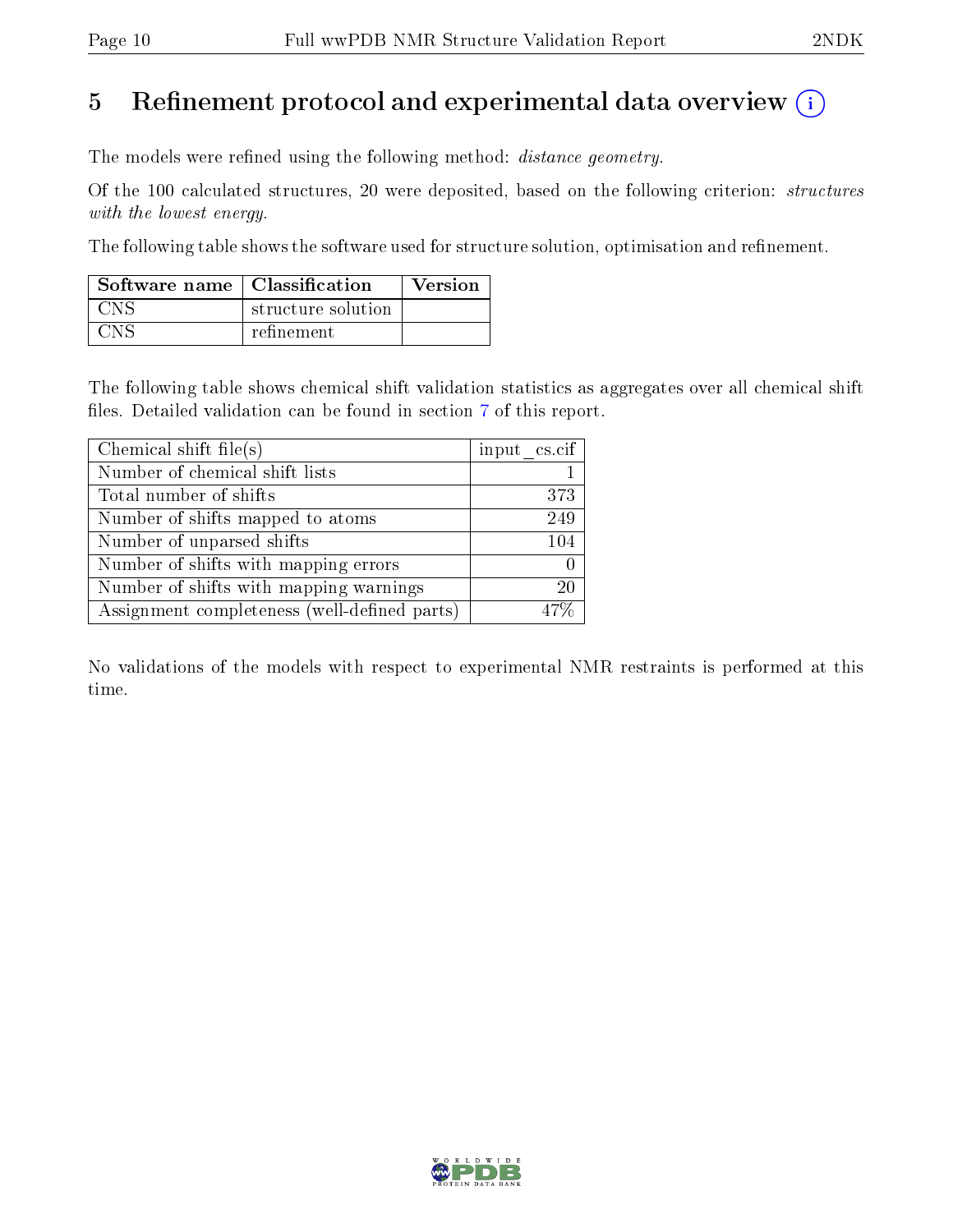# 6 Model quality  $(i)$

# 6.1 Standard geometry  $(i)$

There are no covalent bond-length or bond-angle outliers.

There are no bond-length outliers.

There are no bond-angle outliers.

There are no chirality outliers.

There are no planarity outliers.

# 6.2 Too-close contacts  $(i)$

In the following table, the Non-H and H(model) columns list the number of non-hydrogen atoms and hydrogen atoms in each chain respectively. The H(added) column lists the number of hydrogen atoms added and optimized by MolProbity. The Clashes column lists the number of clashes averaged over the ensemble.

| Mol |      | Chain   Non-H   H(model)   H(added)   Clashes |        |    |
|-----|------|-----------------------------------------------|--------|----|
|     | 132  |                                               | 133    |    |
|     | 2640 | 2660 <sup>.</sup>                             | 2660 - | 58 |

The all-atom clashscore is defined as the number of clashes found per 1000 atoms (including hydrogen atoms). The all-atom clashscore for this structure is 11.

| Atom-1            | Atom-2          | $Clash(\AA)$ | Distance(A) | Models |       |
|-------------------|-----------------|--------------|-------------|--------|-------|
|                   |                 |              |             | Worst  | Total |
| 1: A:43:VAL:O     | 1:A:47:VAL:HG23 | 0.70         | 1.85        | 15     | 12    |
| 1: A:48: LEU: OXT | 1:A:48:LEU:HD23 | 0.49         | 2.07        | 3      |       |
| 1:A:26:VAL:HG12   | 1:A:30:GLU:OE1  | 0.45         | 2.12        | 11     |       |
| 1:A:40:VAL:HG12   | 1:A:44:LEU:HD13 | 0.45         | 1.87        | 7      | 1     |
| 1:A:28:ASP:O      | 1:A:32:VAL:CG2  | 0.43         | 2.66        | 15     | 15    |
| 1:A:25:ALA:O      | 1:A:29:LEU:N    | 0.43         | 2.52        | 7      | 6     |
| 1:A:32:VAL:HG12   | 1: A:33: GLY:N  | 0.42         | 2.28        | 3      | 12    |
| 1:A:28:ASP:O      | 1:A:32:VAL:HG23 | 0.42         | 2.13        | 15     | 9     |
| 1: A:47: VAL:C    | 1:A:48:LEU:HD22 | 0.42         | 2.34        | 4      |       |

All unique clashes are listed below, sorted by their clash magnitude.

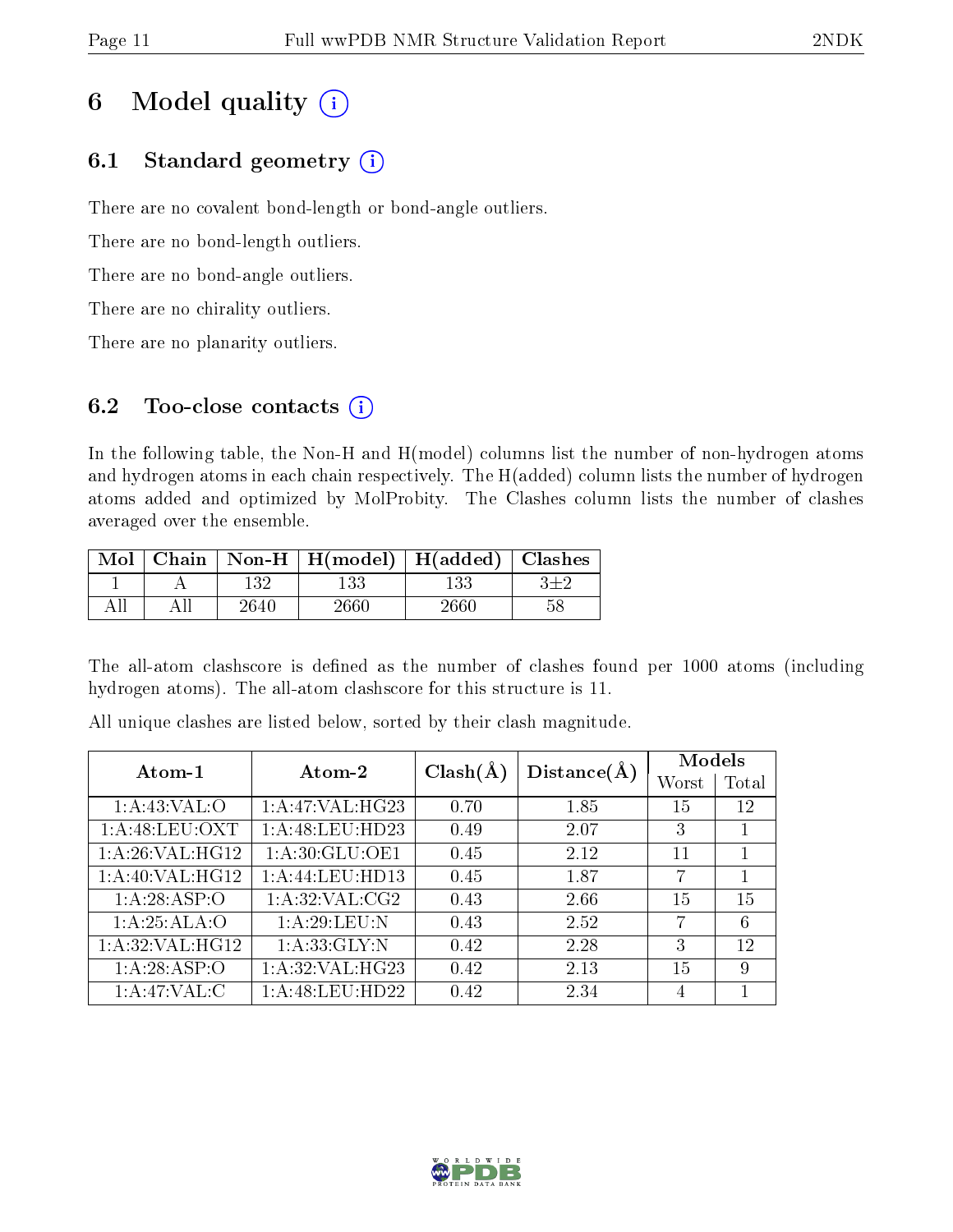# 6.3 Torsion angles (i)

## 6.3.1 Protein backbone  $(i)$

In the following table, the Percentiles column shows the percent Ramachandran outliers of the chain as a percentile score with respect to all PDB entries followed by that with respect to all NMR entries. The Analysed column shows the number of residues for which the backbone conformation was analysed and the total number of residues.

| Mol | Chain | Analysed      | Favoured                                         | Allowed  | Outliers         | Percentiles |               |  |
|-----|-------|---------------|--------------------------------------------------|----------|------------------|-------------|---------------|--|
|     |       | $17/48$ (35%) | $16\pm0$ (94 $\pm0\%$ )   0 $\pm0$ (0 $\pm0\%$ ) |          | $1\pm0(6\pm0\%)$ |             | $\sqrt{3}$ 21 |  |
| All |       | 340/960(35%)  | 320 $(94\%)$                                     | $0(0\%)$ | $20(6\%)$        |             | $\vert$ 21    |  |

All 1 unique Ramachandran outliers are listed below.

|  |       |         | Mol   Chain   Res   Type   Models (Total) |
|--|-------|---------|-------------------------------------------|
|  | -32 - | - I VAL |                                           |

#### 6.3.2 Protein sidechains  $\hat{1}$

In the following table, the Percentiles column shows the percent sidechain outliers of the chain as a percentile score with respect to all PDB entries followed by that with respect to all NMR entries. The Analysed column shows the number of residues for which the sidechain conformation was analysed and the total number of residues.

| Mol | Chain | Analysed         | Rotameric          | Outliers          | Percentiles |
|-----|-------|------------------|--------------------|-------------------|-------------|
|     |       | $16/36$ $(44\%)$ | $12\pm1(77\pm8\%)$ | $4\pm1(23\pm8\%)$ | 27          |
|     |       | $320/720(44\%)$  | 245(77%)           | 75(23%)           |             |

All 10 unique residues with a non-rotameric sidechain are listed below. They are sorted by the frequency of occurrence in the ensemble.

| Mol | Chain | Res | <b>Type</b> | Models (Total) |
|-----|-------|-----|-------------|----------------|
|     |       | 28  | <b>ASP</b>  | 13             |
|     | А     | 31  | <b>SER</b>  | 11             |
| 1   | А     | 42  | <b>ASP</b>  | 9              |
| 1   | А     | 41  | <b>LYS</b>  | 8              |
| 1   | А     | 44  | LEU         | 8              |
|     | А     | 30  | GLU         | 8              |
| 1   |       | 48  | LEU         | 6              |
| 1   | А     | 45  | ASP         | 6              |
| 1   |       | 46  | <b>SER</b>  |                |
|     |       | 27  | GLU         | $\overline{2}$ |

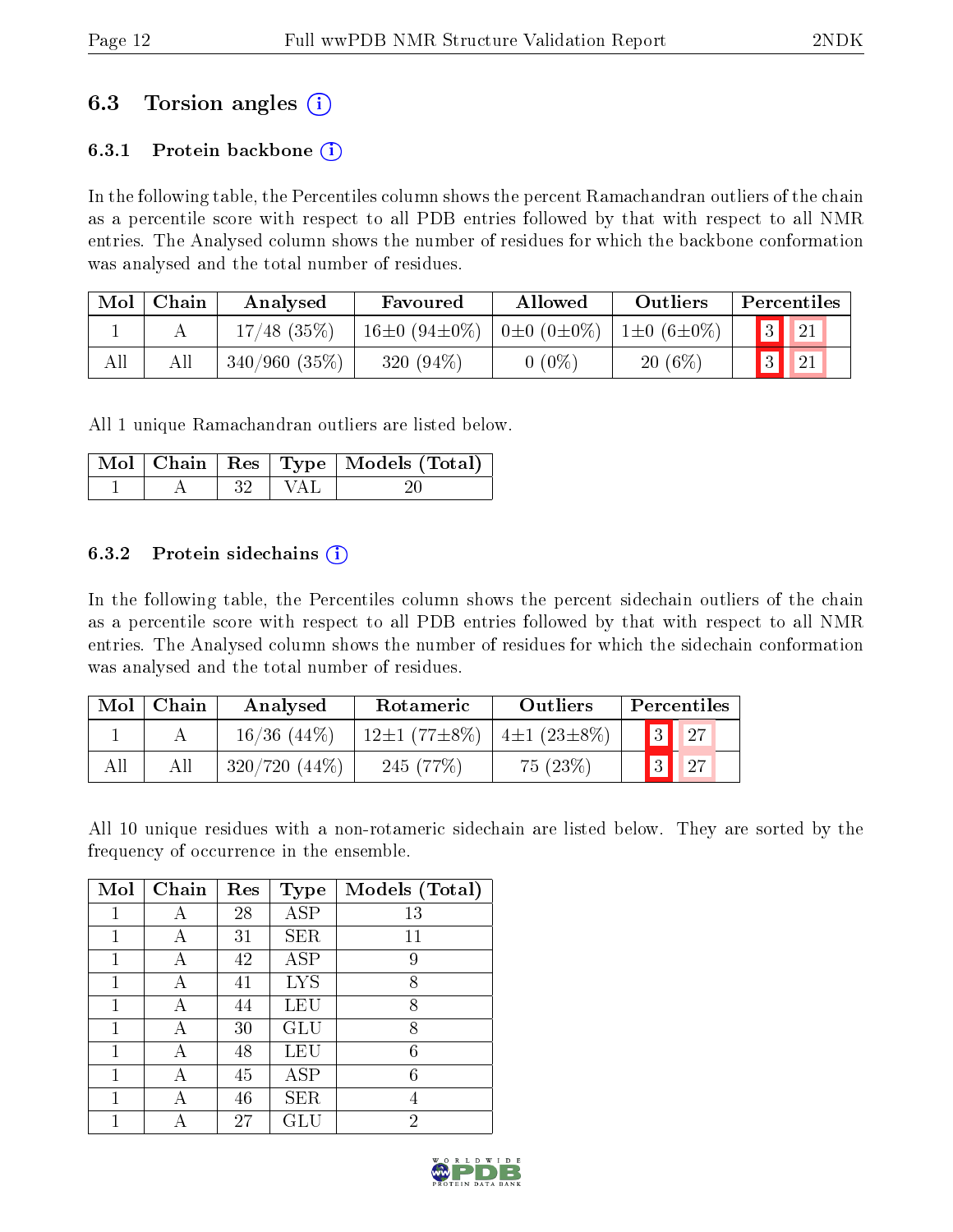### 6.3.3 RNA [O](https://www.wwpdb.org/validation/2017/NMRValidationReportHelp#rna)i

There are no RNA molecules in this entry.

## 6.4 Non-standard residues in protein, DNA, RNA chains (i)

There are no non-standard protein/DNA/RNA residues in this entry.

## 6.5 Carbohydrates  $(i)$

There are no carbohydrates in this entry.

# 6.6 Ligand geometry  $(i)$

There are no ligands in this entry.

# 6.7 [O](https://www.wwpdb.org/validation/2017/NMRValidationReportHelp#nonstandard_residues_and_ligands)ther polymers (i)

There are no such molecules in this entry.

# 6.8 Polymer linkage issues  $(i)$

There are no chain breaks in this entry.

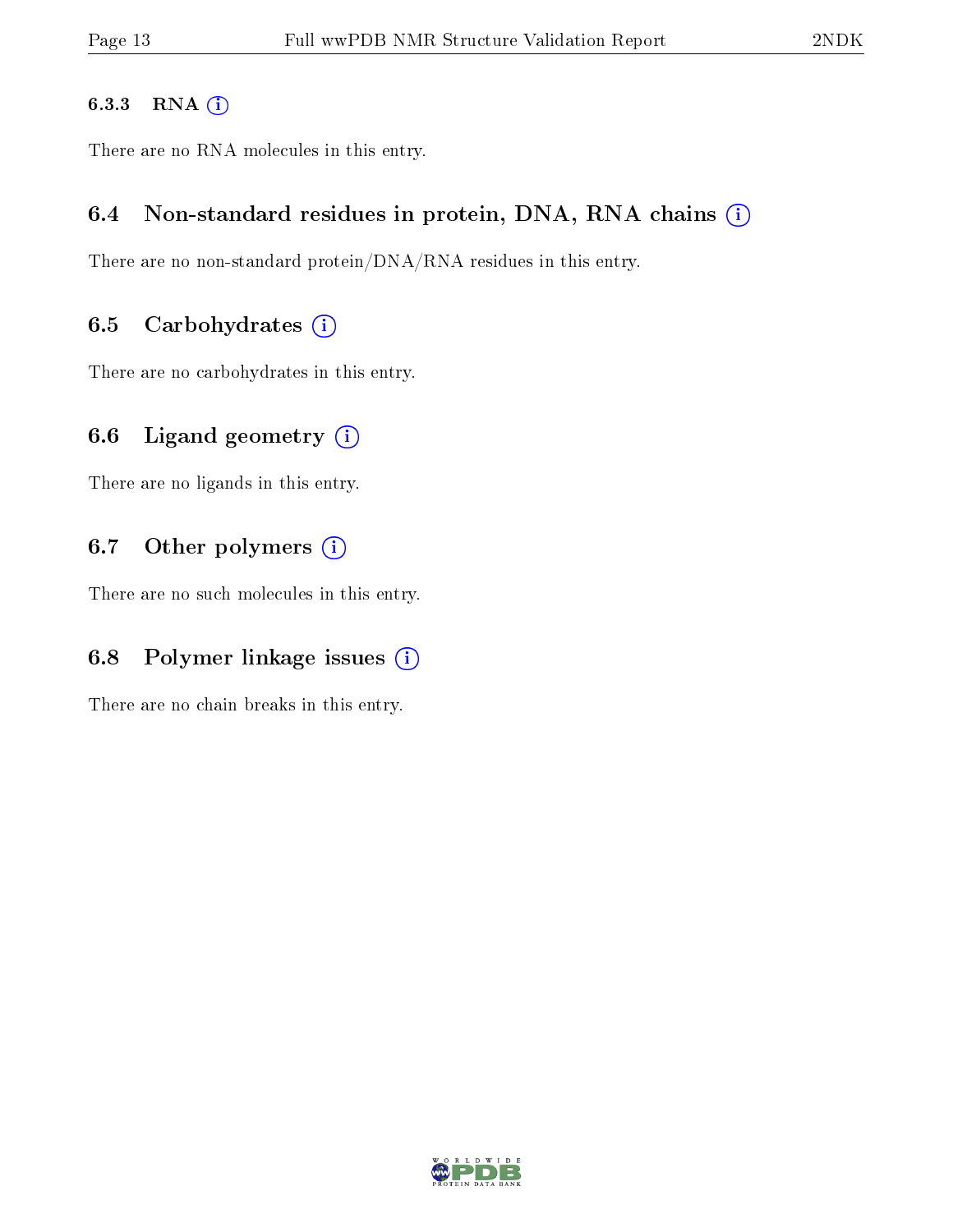# <span id="page-13-0"></span>7 Chemical shift validation  $(i)$

The completeness of assignment taking into account all chemical shift lists is 47% for the welldefined parts and  $51\%$  for the entire structure.

# 7.1 Chemical shift list 1

File name: input\_cs.cif

Chemical shift list name: assigned\_chem\_shift\_list\_1

## 7.1.1 Bookkeeping (i)

The following table shows the results of parsing the chemical shift list and reports the number of nuclei with statistically unusual chemical shifts.

| Total number of shifts                  | 373 |
|-----------------------------------------|-----|
| Number of shifts mapped to atoms        | 249 |
| Number of unparsed shifts               | 104 |
| Number of shifts with mapping errors    |     |
| Number of shifts with mapping warnings  | 20  |
| Number of shift outliers (ShiftChecker) |     |

The following errors were found when reading this chemical shift list.

Chemical shift has been reported more than once. All 104 occurences are reported below.

| Shift ID | Chain    | Res            |             | Atom | <b>Shift Data</b> |             |           |
|----------|----------|----------------|-------------|------|-------------------|-------------|-----------|
|          |          |                | <b>Type</b> |      | Value             | Uncertainty | Ambiguity |
| 14       | А        | 3              | LEU         | QD   | 0.950             | 0.000       |           |
| 15       | А        | 3              | LEU         | QD   | 0.950             | 0.000       |           |
| 16       | А        | 3              | <b>LEU</b>  | QD   | 0.950             | 0.000       | $\bullet$ |
| 17       | А        | 3              | <b>LEU</b>  | QD   | 0.950             | 0.000       |           |
| 18       | $\bf{A}$ | 3              | LEU         | QD   | 0.950             | 0.000       |           |
| 25       | А        | 4              | <b>LEU</b>  | QD   | 0.937             | 0.006       |           |
| 26       | А        | 4              | LEU         | QD   | 0.937             | 0.006       |           |
| 27       | А        | 4              | <b>LEU</b>  | QD   | 0.937             | 0.006       | $\bullet$ |
| 28       | А        | 4              | LEU         | QD   | 0.937             | 0.006       | $\bullet$ |
| 29       | А        | 4              | LEU         | QD   | 0.937             | 0.006       |           |
| 36       | A        | $\overline{5}$ | GLU         | QB   | 2.129             | 0.011       | ٠         |
| 47       | А        | 6              | <b>LYS</b>  | QE   | 2.949             | 0.007       |           |
| 52       | А        | 7              | <b>GLY</b>  | H    | 8.488             | 0.000       |           |
| 59       | А        | 8              | LEU         | QD   | 0.926             | 0.003       | $\bullet$ |
| 60       | А        | 8              | LEU         | QD   | 0.926             | 0.003       |           |

Continued on next page...

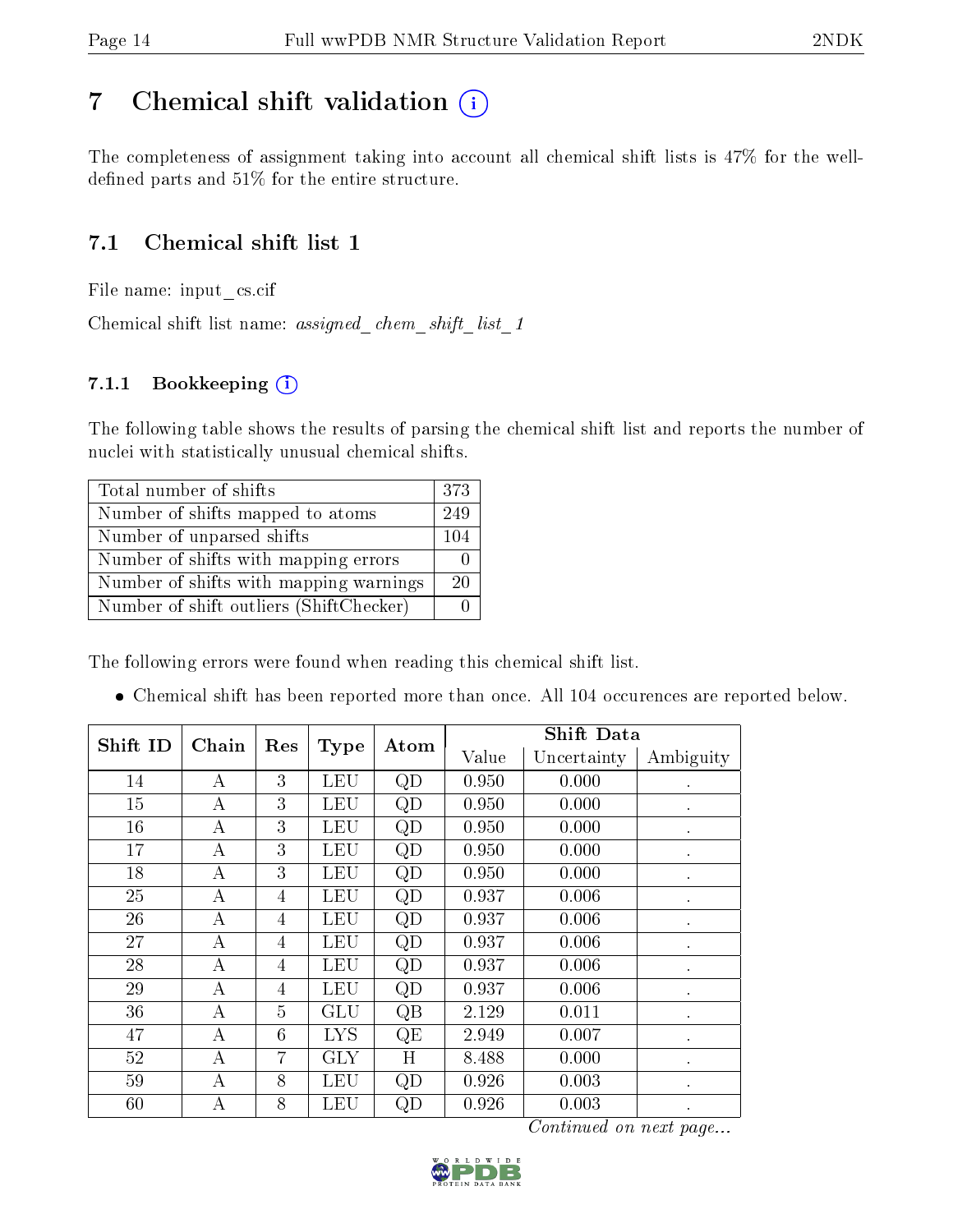| onwindow from provided page |                    |                  |                         |                        | <b>Shift Data</b> |             |           |
|-----------------------------|--------------------|------------------|-------------------------|------------------------|-------------------|-------------|-----------|
| Shift ID                    | Chain              | Res              | <b>Type</b>             | Atom                   | Value             | Uncertainty | Ambiguity |
| 61                          | $\boldsymbol{A}$   | 8                | LEU                     | QD                     | 0.926             | 0.003       |           |
| 62                          | $\bf{A}$           | $8\,$            | <b>LEU</b>              | QD                     | 0.926             | 0.003       |           |
| 63                          | $\bf{A}$           | 8                | <b>LEU</b>              | QD                     | 0.926             | 0.003       |           |
| 69                          | $\boldsymbol{A}$   | $\boldsymbol{9}$ | $\overline{\text{ASP}}$ | $\overline{H}$         | 8.178             | 0.000       |           |
| 77                          | A                  | 11               | <b>ALA</b>              | $\rm HB$               | 1.488             | 0.000       |           |
| 78                          | А                  | 11               | ALA                     | $_{\rm HB}$            | 1.488             | 0.000       |           |
| 89                          | $\boldsymbol{A}$   | 12               | <b>LYS</b>              | H                      | 8.248             | 0.000       |           |
| 92                          | $\boldsymbol{A}$   | 13               | <b>LYS</b>              | H                      | 7.757             | 0.003       |           |
| 100                         | $\boldsymbol{A}$   | 13               | <b>LYS</b>              | $\overline{\rm N}$     | 111.811           | 27.809      |           |
| 102                         | А                  | 13               | <b>LYS</b>              | QE                     | 2.980             | 0.000       |           |
| $\overline{106}$            | А                  | 14               | ALA                     | $\overline{HB}$        | 1.500             | 0.000       |           |
| 107                         | A                  | 14               | <b>ALA</b>              | $_{\rm HB}$            | 1.500             | 0.000       |           |
| 112                         | A                  | 15               | VAL                     | HG1                    | 1.072             | 0.000       |           |
| 113                         | А                  | $15\,$           | VAL                     | HG1                    | 1.072             | 0.000       |           |
| $115\,$                     | A                  | 15               | VAL                     | HG2                    | 0.990             | 0.003       |           |
| 116                         | $\boldsymbol{A}$   | 15               | VAL                     | $\overline{HG2}$       | 0.990             | 0.003       |           |
| 122                         | А                  | 16               | <b>GLY</b>              | H                      | 8.060             | 0.000       |           |
| 134                         | $\overline{\rm A}$ | 18               | LEU                     | $\overline{QD}$        | 0.914             | 0.006       |           |
| 135                         | $\boldsymbol{A}$   | 18               | <b>LEU</b>              | QD                     | 0.914             | 0.006       |           |
| 136                         | $\bf{A}$           | 18               | <b>LEU</b>              | QD                     | 0.914             | 0.006       |           |
| 137                         | $\boldsymbol{A}$   | 18               | LEU                     | QD                     | 0.914             | 0.006       |           |
| 138                         | $\boldsymbol{A}$   | 18               | LEU                     | QD                     | 0.914             | 0.006       |           |
| 149                         | $\boldsymbol{A}$   | $20\,$           | <b>LYS</b>              | QD                     | 1.472             | 0.005       |           |
| 151                         | $\boldsymbol{A}$   | $20\,$           | <b>LYS</b>              | $\overline{\text{QE}}$ | 3.003             | 0.000       |           |
| 153                         | $\boldsymbol{A}$   | <b>20</b>        | <b>LYS</b>              | QG                     | 1.307             | 0.000       |           |
| 161                         | $\boldsymbol{A}$   | 21               | <b>LEU</b>              | $\overline{QD}$        | 0.909             | 0.001       |           |
| 162                         | А                  | 21               | LEU                     | QD                     | 0.909             | 0.001       |           |
| 163                         | $\overline{\rm A}$ | 21               | LEU                     | $\overline{QD}$        | 0.909             | 0.001       |           |
| 164                         | A                  | 21               | LEU                     | QD                     | 0.909             | 0.001       |           |
| 165                         | А                  | 21               | <b>LEU</b>              | QD                     | 0.909             | 0.001       |           |
| 170                         | A                  | 22               | <b>GLY</b>              | H                      | 8.086             | 0.000       |           |
| 171                         | Α                  | 22               | <b>GLY</b>              | ${\bf N}$              | 107.038           | 0.000       |           |
| 178                         | А                  | 23               | <b>LYS</b>              | QD                     | 0.919             | 0.001       |           |
| 180                         | A                  | 23               | <b>LYS</b>              | QE                     | 3.005             | 0.000       |           |
| 182                         | A                  | 23               | <b>LYS</b>              | QG                     | 1.470             | 0.003       |           |
| 187                         | А                  | 24               | <b>ASP</b>              | QB                     | 2.695             | 0.009       |           |
| 191                         | $\boldsymbol{A}$   | 25               | <b>ALA</b>              | HB                     | 1.476             | 0.001       |           |
| 192                         | А                  | 25               | <b>ALA</b>              | $_{\rm HB}$            | 1.476             | 0.001       |           |
| 196                         | А                  | 26               | VAL                     | H                      | 7.741             | 0.005       |           |
| 200                         | A                  | 26               | VAL                     | HG1                    | 1.015             | 0.010       |           |
| 201                         | A                  | 26               | VAL                     | HG1                    | 1.015             | 0.010       |           |

Continued from previous page.

Continued on next page...

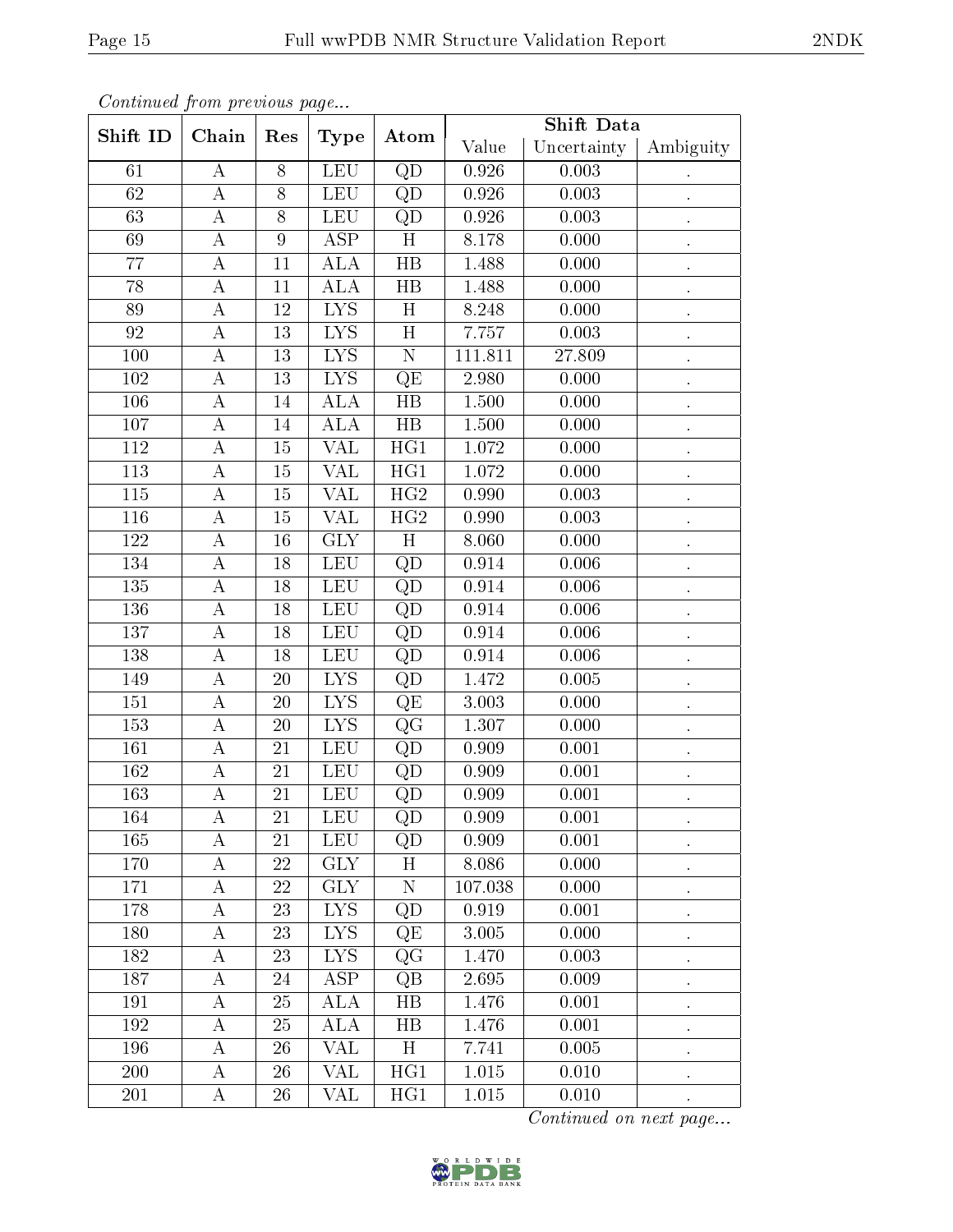| conninuu jioni picewwo page |                    |        |                           |                         | <b>Shift Data</b> |             |           |
|-----------------------------|--------------------|--------|---------------------------|-------------------------|-------------------|-------------|-----------|
| Shift ID                    | Chain              | Res    | <b>Type</b>               | Atom                    | Value             | Uncertainty | Ambiguity |
| 203                         | $\bf{A}$           | 26     | <b>VAL</b>                | $\overline{HG2}$        | 0.940             | 0.008       |           |
| 204                         | A                  | 26     | VAL                       | HG2                     | 0.940             | 0.008       |           |
| 205                         | $\bf{A}$           | 26     | $\overline{\text{VAL}}$   | ${\bf N}$               | 115.714           | 0.009       |           |
| 208                         | $\boldsymbol{A}$   | 27     | $\overline{\mathrm{GLU}}$ | $\overline{H}$          | 8.034             | 0.001       |           |
| $212\,$                     | $\boldsymbol{A}$   | $27\,$ | GLU                       | $\overline{N}$          | 120.956           | 0.016       |           |
| 214                         | $\bf{A}$           | 27     | GLU                       | QB                      | 2.033             | 0.040       |           |
| 219                         | A                  | 28     | <b>ASP</b>                | $\overline{Q}B$         | 2.750             | 0.015       |           |
| 225                         | $\bf{A}$           | 29     | <b>LEU</b>                | HD1                     | 1.045             | 0.007       |           |
| 226                         | $\boldsymbol{A}$   | 29     | LEU                       | HD1                     | 1.045             | 0.007       |           |
| 228                         | A                  | 29     | LEU                       | HD2                     | 0.919             | 0.014       |           |
| 229                         | $\bf{A}$           | $29\,$ | <b>LEU</b>                | HD2                     | 0.919             | 0.014       |           |
| 246                         | A                  | 32     | VAL                       | HG1                     | 0.966             | 0.004       |           |
| 247                         | $\boldsymbol{A}$   | 32     | $\overline{\text{VAL}}$   | HG1                     | 0.966             | 0.004       |           |
| 249                         | A                  | $32\,$ | VAL                       | $\overline{\text{HG2}}$ | 1.014             | 0.030       |           |
| 250                         | $\bf{A}$           | $32\,$ | VAL                       | HG2                     | 1.014             | 0.030       |           |
| 262                         | A                  | 34     | <b>LYS</b>                | QD                      | 1.559             | 0.003       |           |
| 264                         | A                  | 34     | <b>LYS</b>                | QE                      | 2.981             | 0.000       |           |
| 266                         | $\boldsymbol{A}$   | 34     | <b>LYS</b>                | $\overline{\text{QG}}$  | 1.447             | 0.019       |           |
| $274\,$                     | A                  | 36     | ALA                       | $\overline{HB}$         | 1.472             | 0.003       |           |
| $275\,$                     | $\boldsymbol{A}$   | 36     | <b>ALA</b>                | HB                      | 1.472             | 0.003       |           |
| 281                         | А                  | 37     | $\overline{\text{VAL}}$   | $\overline{HG1}$        | 1.003             | 0.001       |           |
| 282                         | $\boldsymbol{A}$   | 37     | VAL                       | HG1                     | 1.003             | 0.001       |           |
| 284                         | А                  | 37     | VAL                       | $\overline{HG2}$        | 0.894             | 0.009       |           |
| 285                         | $\boldsymbol{A}$   | 37     | VAL                       | HG2                     | 0.894             | 0.009       |           |
| 291                         | $\boldsymbol{A}$   | 38     | <b>HIS</b>                | QB                      | 3.322             | 0.007       |           |
| 301                         | $\boldsymbol{A}$   | 40     | $\overline{\text{VAL}}$   | $\overline{HG1}$        | 1.045             | 0.003       |           |
| 302                         | A                  | 40     | VAL                       | HG1                     | 1.045             | 0.003       |           |
| 304                         | $\overline{\rm A}$ | 40     | $\overline{\text{VAL}}$   | $\overline{\text{HG2}}$ | 0.928             | 0.000       |           |
| 305                         | A                  | 40     | VAL                       | HG2                     | 0.928             | 0.000       |           |
| 316                         | A                  | 41     | <b>LYS</b>                | H                       | 8.216             | 0.000       |           |
| 326                         | A                  | 43     | VAL                       | HG1                     | 1.077             | 0.004       |           |
| 327                         | $\bf{A}$           | 43     | VAL                       | HG1                     | 1.077             | 0.004       |           |
| 329                         | A                  | 43     | VAL                       | $\overline{HG2}$        | 0.950             | 0.003       |           |
| 330                         | Α                  | 43     | VAL                       | HG2                     | 0.950             | 0.003       |           |
| 338                         | A                  | 44     | <b>LEU</b>                | QD                      | 0.856             | 0.003       |           |
| 339                         | A                  | 44     | <b>LEU</b>                | QD                      | 0.856             | 0.003       |           |
| 340                         | Α                  | 44     | <b>LEU</b>                | QD                      | 0.856             | 0.003       |           |
| 341                         | A                  | 44     | <b>LEU</b>                | QD                      | 0.856             | 0.003       |           |
| 342                         | A                  | 44     | <b>LEU</b>                | QD                      | 0.856             | 0.003       |           |
| 357                         | Α                  | 47     | $\overline{\text{VAL}}$   | $\rm QG$                | 0.984             | 0.000       |           |
| 358                         | A                  | 47     | VAL                       | QG                      | 0.984             | 0.000       |           |

Continued from previous page.

Continued on next page...

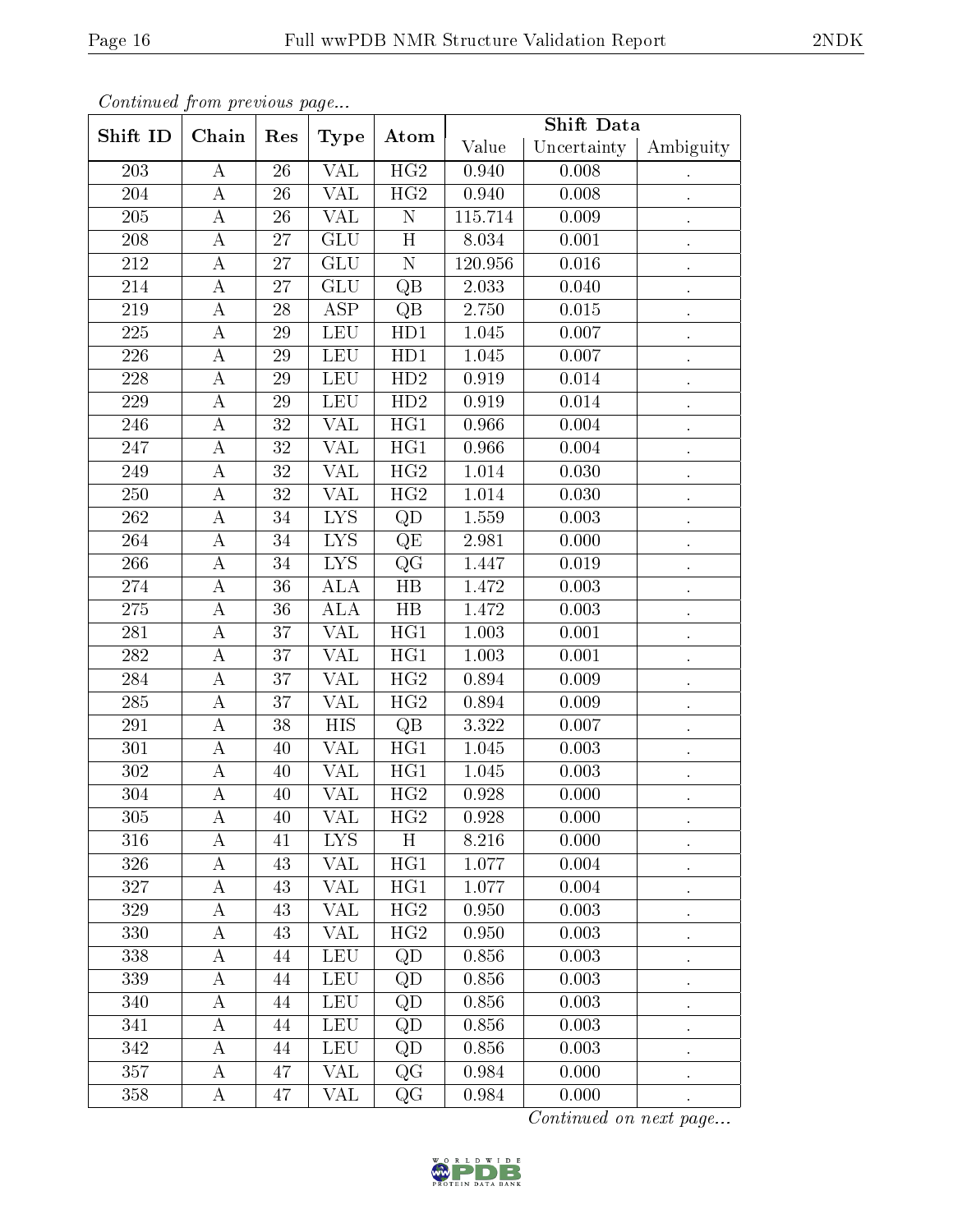|     | Shift ID<br>Chain<br>Res |    |      | Atom | <b>Shift Data</b> |             |           |
|-----|--------------------------|----|------|------|-------------------|-------------|-----------|
|     |                          |    | Type |      | Value             | Uncertainty | Ambiguity |
| 359 | А                        | 47 | VAL  | QG   | 0.984             | 0.000       | $\cdot$   |
| 360 | А                        | 47 | VAL  | QG   | 0.984             | 0.000       | $\bullet$ |
| 361 | А                        | 47 | VAL  | QG   | 0.984             | 0.000       | $\cdot$   |
| 367 | А                        | 48 | LEU  | HD1  | 0.891             | 0.000       |           |
| 368 | А                        | 48 | LEU  | HD1  | 0.891             | 0.000       |           |
| 370 | А                        | 48 | LEU  | HD2  | 0.976             | 0.005       |           |
| 371 | А                        | 48 | LEU  | HD2  | 0.976             | 0.005       | $\bullet$ |

Continued from previous page...

The following assigned chemical shifts were not mapped to the molecules present in the coordinate file.

No matching atoms found in structure. All 20 occurences are reported below.

| Chain              | Res |             | Atom        |       | <b>Shift Data</b> |                |
|--------------------|-----|-------------|-------------|-------|-------------------|----------------|
|                    |     | <b>Type</b> |             | Value | Uncertainty       | Ambiguity      |
| A                  | 26  | VAL         | HG1         | 1.015 | 0.01              | $\mathbf{1}$   |
| $\boldsymbol{A}$   | 37  | VAL         | HG1         | 1.003 | 0.001             | $\overline{1}$ |
| $\boldsymbol{A}$   | 37  | VAL         | HG2         | 0.894 | 0.009             | $\mathbf{1}$   |
| $\bf{A}$           | 32  | VAL         | HG1         | 0.966 | 0.004             | $\overline{1}$ |
| $\overline{\rm A}$ | 32  | VAL         | HG2         | 1.014 | 0.03              | $\overline{1}$ |
| А                  | 26  | VAL         | HG2         | 0.94  | 0.008             | $\mathbf{1}$   |
| A                  | 40  | VAL         | HG2         | 0.928 | 0.0               | $\mathbf{1}$   |
| A                  | 11  | ALA         | HB          | 1.488 | 0.0               | $\overline{1}$ |
| $\boldsymbol{A}$   | 40  | VAL         | HG1         | 1.045 | 0.003             | $\mathbf{1}$   |
| A                  | 29  | <b>LEU</b>  | HD1         | 1.045 | 0.007             | $\mathbf{1}$   |
| А                  | 43  | VAL         | HG2         | 0.95  | 0.003             | $\mathbf{1}$   |
| A                  | 48  | LEU         | HD2         | 0.976 | 0.005             | $\overline{1}$ |
| А                  | 15  | VAL         | HG2         | 0.99  | 0.003             | $\mathbf{1}$   |
| A                  | 43  | VAL         | HG1         | 1.077 | 0.004             | $\overline{1}$ |
| $\boldsymbol{A}$   | 29  | LEU         | HD2         | 0.919 | 0.014             | $\overline{1}$ |
| А                  | 25  | ALA         | $_{\rm HB}$ | 1.476 | 0.001             | $\mathbf{1}$   |
| A                  | 48  | LEU         | HD1         | 0.891 | 0.0               | $\overline{1}$ |
| $\bf{A}$           | 15  | VAL         | HG1         | 1.072 | 0.0               | $\overline{1}$ |
| $\boldsymbol{A}$   | 36  | ALA         | $_{\rm HB}$ | 1.472 | 0.003             | $\mathbf{1}$   |
| А                  | 14  | ALA         | HB          | 1.5   | 0.0               | $\mathbf 1$    |

#### 7.1.2 Chemical shift referencing  $(i)$

The following table shows the suggested chemical shift referencing corrections. Continued on next page...

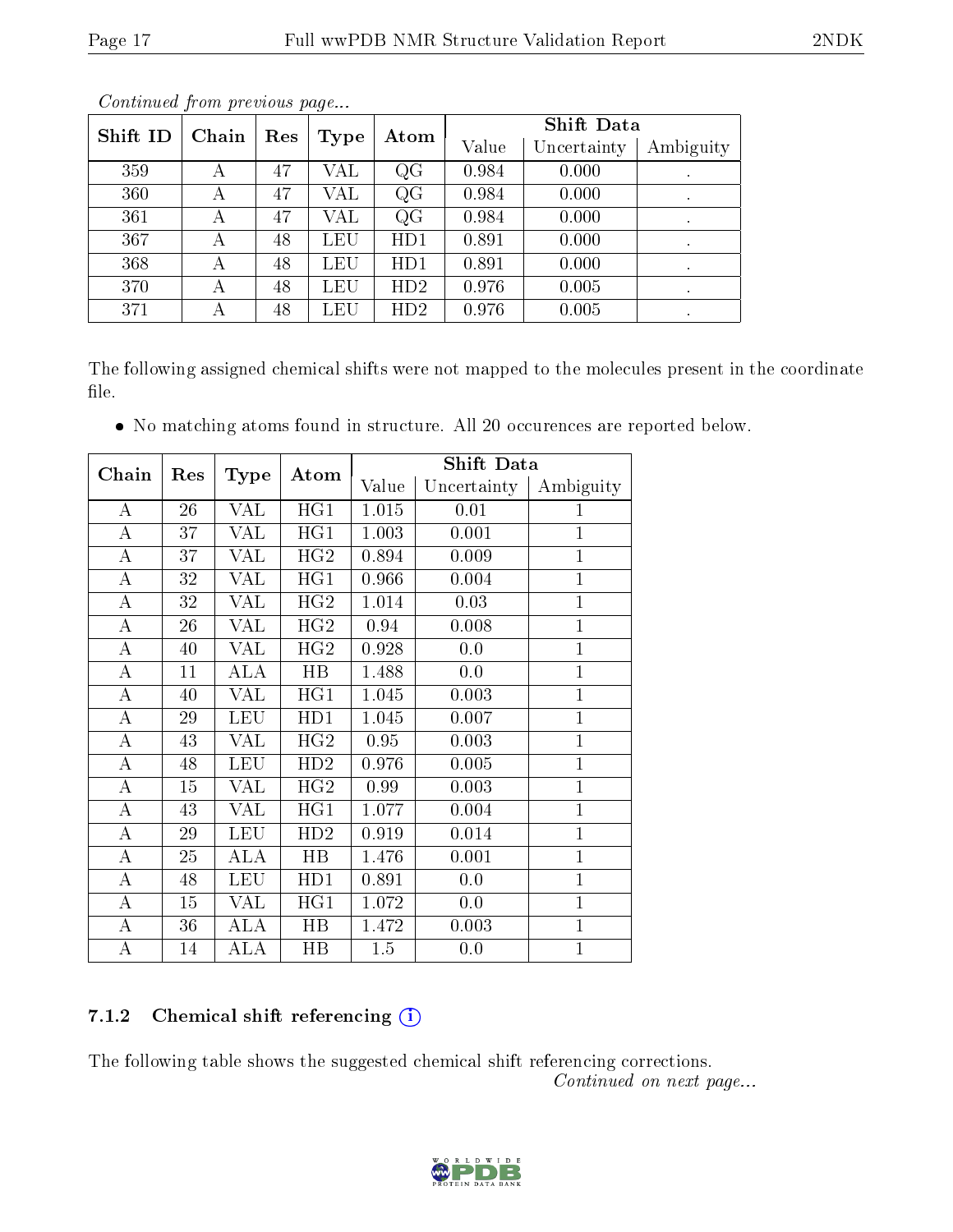| <b>Nucleus</b>      |             | # values   Correction $\pm$ precision, ppm | Suggested action         |
|---------------------|-------------|--------------------------------------------|--------------------------|
|                     |             |                                            |                          |
| <b>Nucleus</b>      | $\#$ values | $\top$ Correction $\pm$ precision, $ppm$   | Suggested action         |
| ${}^{13}C_{\alpha}$ |             |                                            | None (insufficient data) |
| $^{13}C_{\beta}$    |             |                                            | None (insufficient data) |
| $^{13}C'$           |             |                                            | None (insufficient data) |
| $15\,\mathrm{N}$    | 45          | $1.21 \pm 0.48$                            | Should be applied        |

Continued from previous page...

### 7.1.3 Completeness of resonance assignments  $\hat{I}$

The following table shows the completeness of the chemical shift assignments for the well-defined regions of the structure. The overall completeness is 47%, i.e. 92 atoms were assigned a chemical shift out of a possible 194. 0 out of 8 assigned methyl groups (LEU and VAL) were assigned stereospecifically.

|           | Total             | $\mathbf{H}^{\perp}$ | $^{13}C$     | 15N             |
|-----------|-------------------|----------------------|--------------|-----------------|
| Backbone  | 53/90(59%)        | $35/36$ (97\%)       | $0/36(0\%)$  | $18/18$ (100\%) |
| Sidechain | $39/104$ $(38\%)$ | 39/57(68%)           | $0/46$ (0\%) | $0/1$ (0%)      |
| Aromatic  | $0/0$ (-%)        | $0/0$ (-%)           | $0/0$ (-%)   | $(-\%)$         |
| Overall   | 92/194(47%)       | $74/93(80\%)$        | $0/82(0\%)$  | $18/19(95\%)$   |

The following table shows the completeness of the chemical shift assignments for the full structure. The overall completeness is 51%, i.e. 264 atoms were assigned a chemical shift out of a possible 521. 0 out of 15 assigned methyl groups (LEU and VAL) were assigned stereospecifically.

|           | Total           | $\mathbf{H}^{\perp}$ | $^{13}$ $\cap$ | 15 <sub>N</sub> |
|-----------|-----------------|----------------------|----------------|-----------------|
| Backbone  | 138/240(58%)    | $93/96$ $(97\%)$     | $0/96(0\%)$    | $45/48$ (94\%)  |
| Sidechain | $126/273(46\%)$ | $126/155(81\%)$      | $0/111(0\%)$   | $0/7(0\%)$      |
| Aromatic  | $0/8$ (0\%)     | $0/4$ (0\%)          | $0/2$ (0\%)    | $0/2$ (0\%)     |
| Overall   | $264/521(51\%)$ | 219/255(86%)         | $0/209(0\%)$   | 45/57(79%)      |

## 7.1.4 Statistically unusual chemical shifts  $(i)$

There are no statistically unusual chemical shifts.

## 7.1.5 Random Coil Index  $(RCI)$  plots  $(i)$

The image below reports *random coil index* values for the protein chains in the structure. The height of each bar gives a probability of a given residue to be disordered, as predicted from the available chemical shifts and the amino acid sequence. A value above 0.2 is an indication of signicant predicted disorder. The colour of the bar shows whether the residue is in the welldefined core (black) or in the ill-defined residue ranges (cyan), as described in section 2 on ensemble